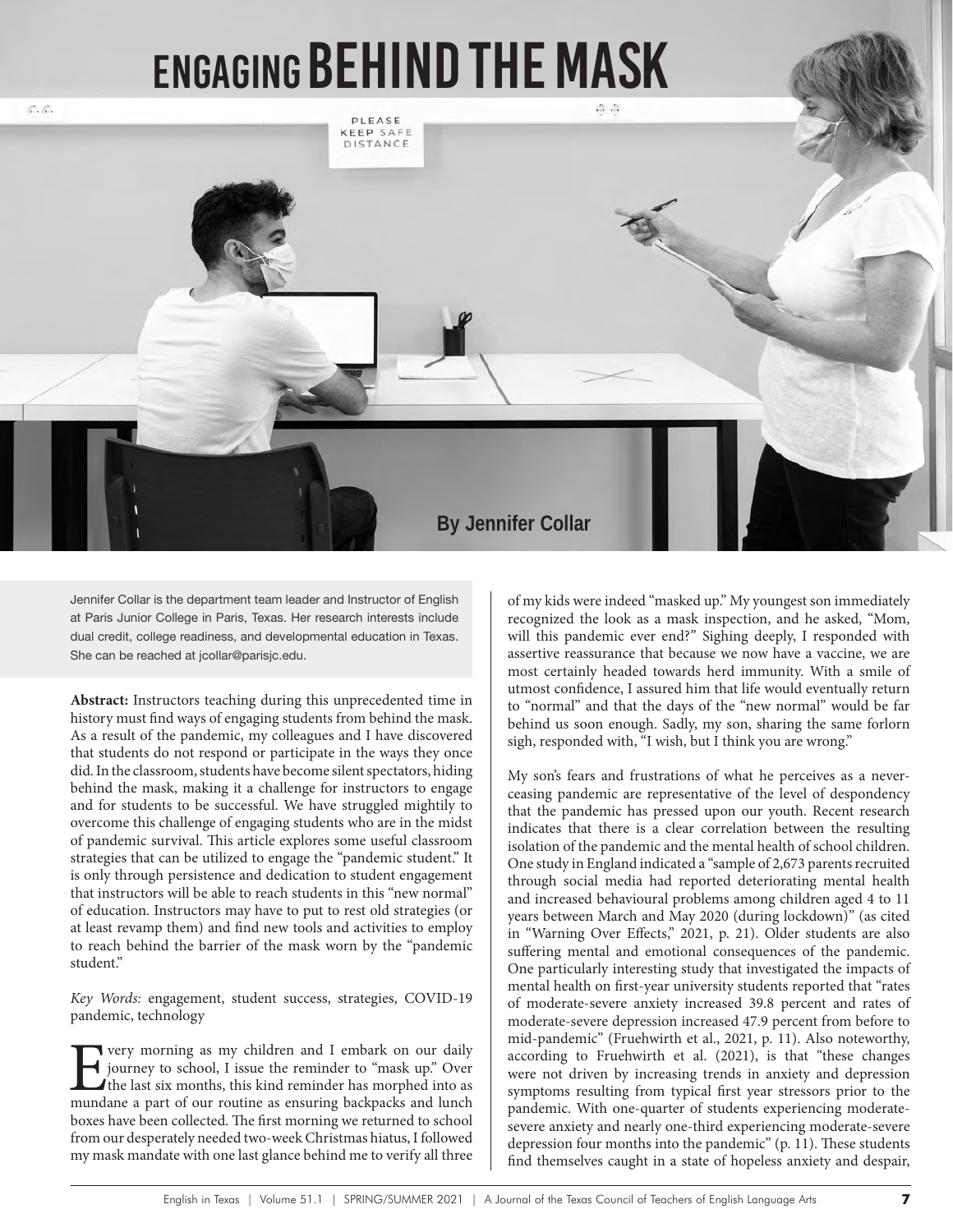filled with doubts that "this" will ever end. As educators, I think that we, too, find ourselves wondering when we will see the end, and although we may be optimistic that a ray of hope has now emerged with dispersal of a vaccine, the future remains uncertain. Our students, like my son and like so many of us, find themselves submerged in this abyss of uncertainty, and this uncertainty is manifested in the classroom. It becomes apparent, not necessarily in the words of students or even their actions, but rather by their lack of words and actions.

### **Hiding Behind the Mask**

Upon returning to the community college classroom last fall where I teach composition and literature courses, my colleagues and I immediately observed a remarkable disengagement of our students. A mere few weeks into the fall semester, I was completely overwhelmed by my quiet students, garbed in masks of stillness and silence, and of course, the literal masks that covered their faces. My students played ostrich, heads in the sand, convinced, I am almost certain, that because they wore masks, I could not see them! Hidden behind the masks and distanced from one another (a literal six feet between each of them), they sat largely unresponsive. In my sixteen years of teaching English, I have never observed the level expert in the art of pandemic instruction, but I do think I have developed a few useful strategies from which others might benefit. Before we can begin a discussion of effective strategies to engage students who are hiding behind the masks, though, we must first recognize that we are dealing with a new kind of student. No, I am not speaking about the new-age, technology-driven students for whom we have been actively turning cartwheels over the last fifteen or so years. What I am referencing is the "pandemic student." The "pandemic student" is a student who has had work hours cut or lost a job because of quarantine complications or budget constraints. The "pandemic student" is a student who has lost a relative to COVID-19. A "pandemic student" is a COVID-19 survivor, one who has been quarantined more times than he can count and who has known the loneliness of complete isolation. Or perhaps a "pandemic student" is simply like my son, a student who has been so jaded by the events and duration of this pandemic that he finds himself in a hopeless state of pessimism, wondering if "this" will ever reach an end. These "pandemic students" are the new kind of student who we as instructors must find a way to engage. We must discover effective tactics to pull them from behind the masks to engage them in the classroom. There are three ways in which I believe we can effectively reach the "pandemic student" who hides behind the mask.



of disengagement I encountered in the fall of 2020. When posing questions, I received no responses, at least not voluntary ones, but instead was met with silent eyes.

#### I quickly realized that to reach these students, new strategies would have to be utilized. By no means do I consider myself an

# **Strategies for Pandemic Teaching**

#### **Promoting Discussion**

First, we need to get them talking again. Sounds easy enough, right? But again, we are not contending with the typical student; these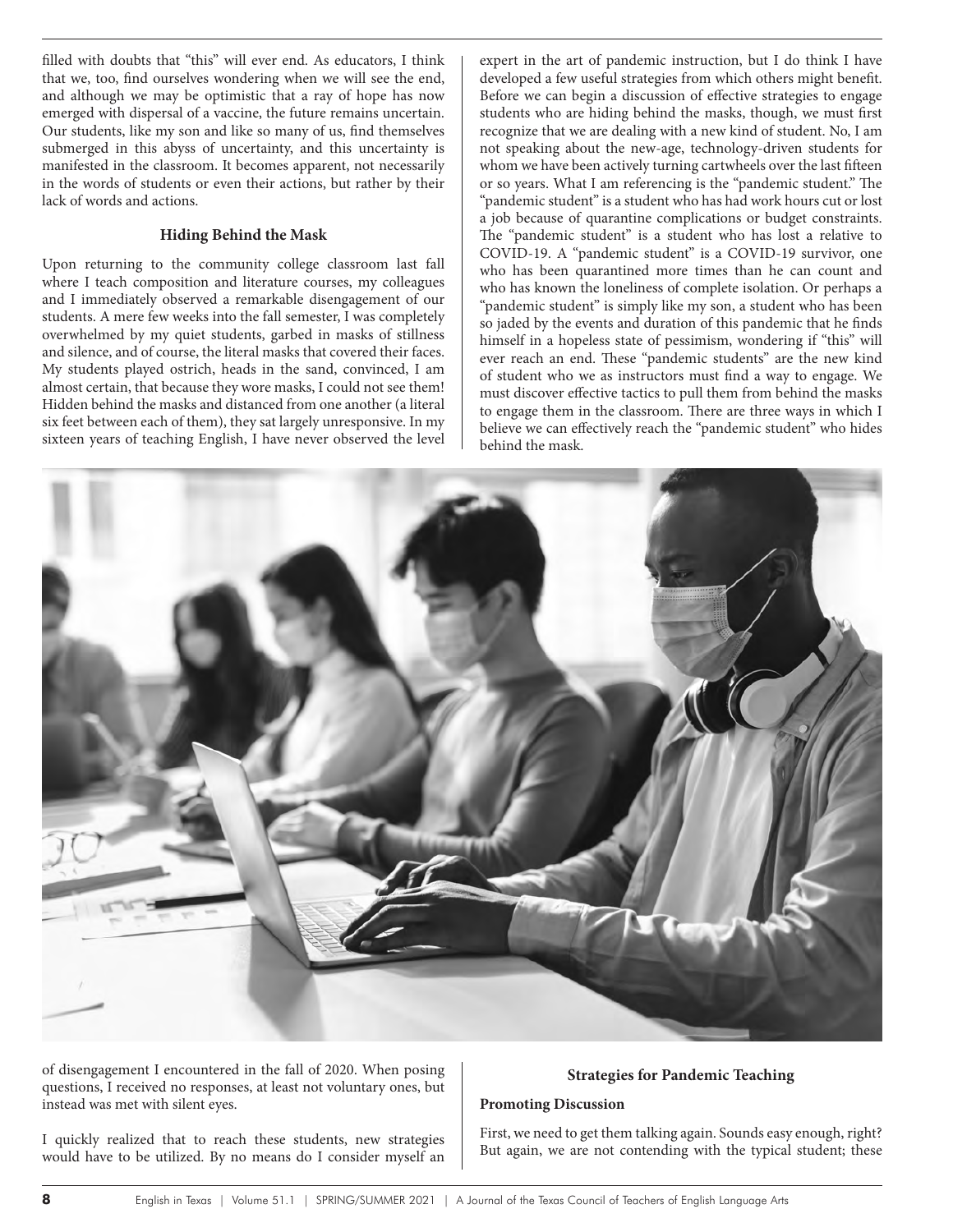

"pandemic students" are hiding behind the masks, thinking they are invisible. What can we do to show them they are not? Well, there is always the age-old practice of calling on them by name. Admittedly, I tried this strategy in my composition classes, and while I almost always received a response, it was terse, and very clearly surrendered only under duress. So, what have I found to be effective? Technology. I have always relied on technology in the classroom, but I am finding the usage of it now is more crucial than ever. Two of the tools I have found to improve student engagement, particularly with "pandemic students," are Kahoot and Padlet.

Kahoot is a tool that allows the user to generate quizzes that are projected onto a screen. Responses are timed, and students receive points for accuracy and speed. Let me make clear that my intention of using Kahoot in the scope of the pandemic has been to increase student engagement (particularly with their classmates), not primarily to assess their knowledge. The key to successfully using Kahoot for this particular goal is to present Kahoot quizzes as extra credit activities in which the top winners are awarded extra credit points of some kind. Establishing the Kahoot as extra credit creates a low-stress environment in which students feel comfortable and encouraged to just have fun because the stakes are low. Although the stakes are low, students quickly become competitive in the game, and this competitive drive sparks…yes, conversation! They finally begin to converse with one another, to verbally express their successes and failures in the game. Kahoot becomes the springboard for discussion. Because they are now talking, I use the questions from the Kahoot (and they are usually short—no more than ten questions) as a discussion platform, pausing between questions to discuss the questions and their responses. The questions formulated for Kahoot are usually meant to recall simple, basic information. However, if instructors can utilize this tool to put students at ease, they can take the simple questions and use them as a basis to dive into more complex ones. For example, my dual credit students read the novel *Frankenstein* this past semester, and so I created a Kahoot to "quiz" them over their

reading. One question asked students what one aspect of the "creature" was found most appalling by his creator. While the answer to this question is as simple as "his eyes," we were able to pause the Kahoot and delve into a discussion of why this feature bothered the protagonist, which launched into an even heavier discussion of his motivation for manufacturing the creature in the first place and why the protagonist ultimately rejects his creation. This simple technology tool has proven a savior to promote discussion in the silent pandemic classroom.

Padlet is another teaching tool that has proven immensely helpful this semester in pulling students from behind their masks into classroom discussion. Padlet is a teaching tool that acts as an interactive "chalkboard," allowing students to view information written on the board and also post responses with a click of the finger or computer mouse. While they are often reluctant to speak out loud, even in pre-COVID times, I have found that students are willing to share ideas via text, and Padlet provides a platform for this type of response. For example, I recently employed Padlet to ignite discussion about symbolism in Robert Frost's poetry. Each student was asked to post an example of symbolism from the poems "Acquainted With the Night" and "Fire and Ice." After allowing students about five minutes to formulate responses, we went through each response posted to the Padlet, and I asked students to explain their responses. Before I asked for an explanation, though, I attempted to boost students' confidence by stating a few encouraging words about each post, pointing out the insightfulness or intrigue of the response. Once a response has been praised, students are typically eager to claim ownership of it and engage in the discussion. Again, Padlet is a tool that can effectively engage discussion in almost any classroom situation and a valuable teaching tactic I will continue to utilize even as we move into postpandemic days.

#### **Forming Human Connections**

While Kahoot works quite well to promote discussion, I have found